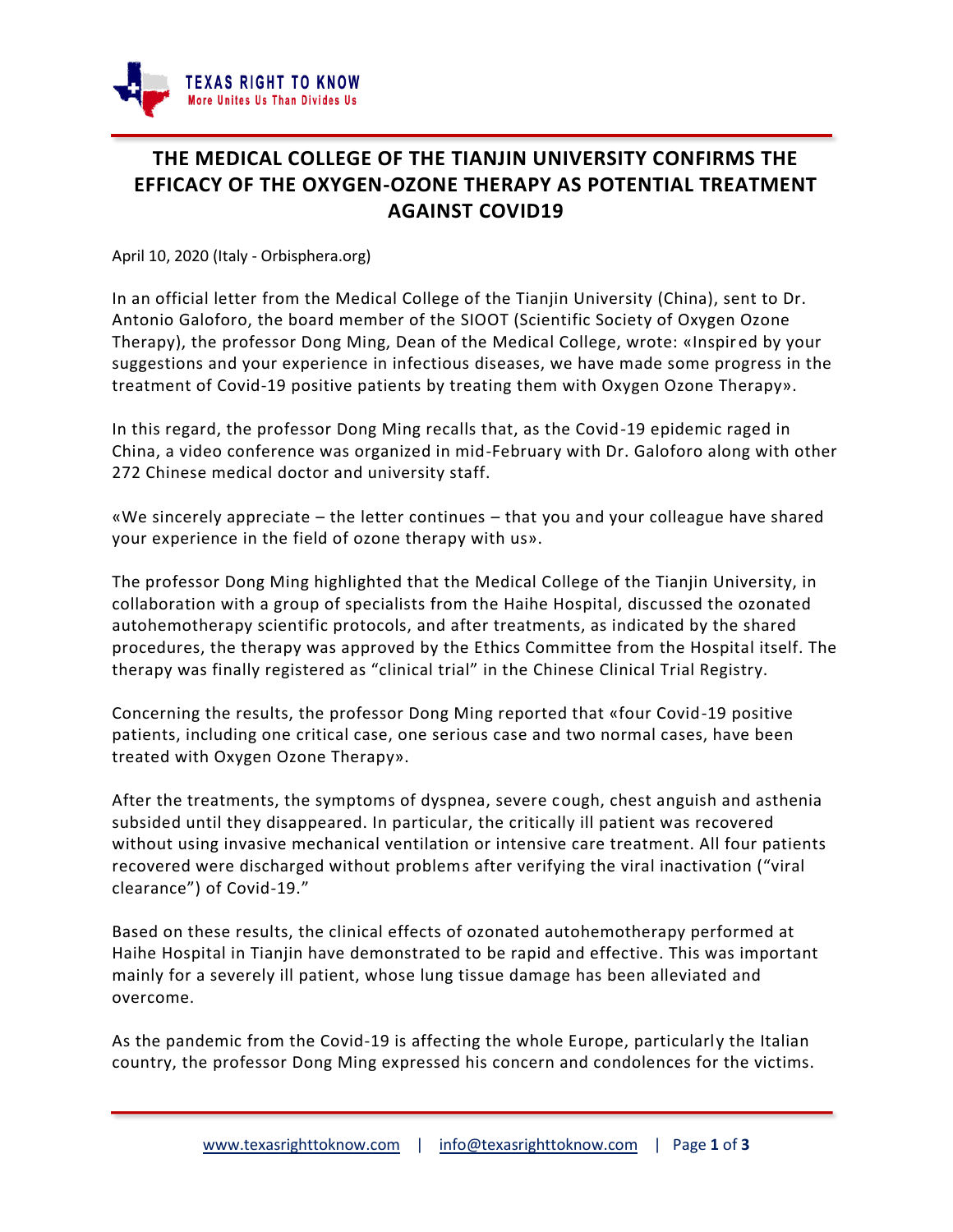

The Dean of the Medical College also offered his availability to collaborate with Italian institutions and experts in order to share information and assistance regarding the practice of Oxygen Ozone Therapy.

The letter ends with a beautiful sentence from Seneca  $-$  «The earth is one country. We are waves of the same sea, leaves of the same tree, flowers of the same garden…» – along with the thanks and best wishes for good health and family happiness.

Interviewed by "Orbisphera", Dr. Galoforo said that as early as the end of January, when the virus was still confined to the Wuhan area, he had proposed to the Chinese scientific community to use the Ozone Ozone Therapy to counter the spread of Covid-19.

In mid-February, supported by consolidated institutional relations already active for months with China, Dr. Galoforo welcomed a delegation of Chinese doctors in Italy and held a conference call with prof. Chen Qun, Secretary General of "China Life Science Security" in Beijing.

The conference call was attended by 272 executives from the Ministry of Health, primary from some Beijing hospitals and managers from Chinese research centers.

Dr Galoforo illustrated the scientific evidence of the protocol on the use of ozone, raising the interest of the participants in this type of approach to combat Coronavirus.

On February 21, when the Covid-19 virus began to spread in Italy, Dr. Antonio Galoforo and his team from the Fatebenefratelli of Brescia have published a research on the SIOOT website which highlights the important results obtained by ozone therapy in the treatment of pneumonia as well as in the contrast of other viruses similar to Covid-19, such as Sars and Ebola. All supported by an extensive scientific bibliography.

In the following weeks Dr. Galoforo has further activated itself at an international level by collecting important positive feedbacks through Dr. Li Peter of Guaghzuo, who reported the significant results of some Chinese hospitals that were successfully using ozone therapy (Tianji Haihe Hospital and The Second Hospital of Tanjin Medical University).

Equally important indications came from California by Dr. Robert Rowen, who has activated a specific department of his clinic to treat patients infected with Covid-19 with Oxygen Ozone Therapy.

Dr. Rowen, in recent days, has published a study in the scientific journal "Journal of Infectious Diseases and Epidemiology" entitled "A Plausible Penny costing effective treatment for Coronavirus-Ozone Therapy".